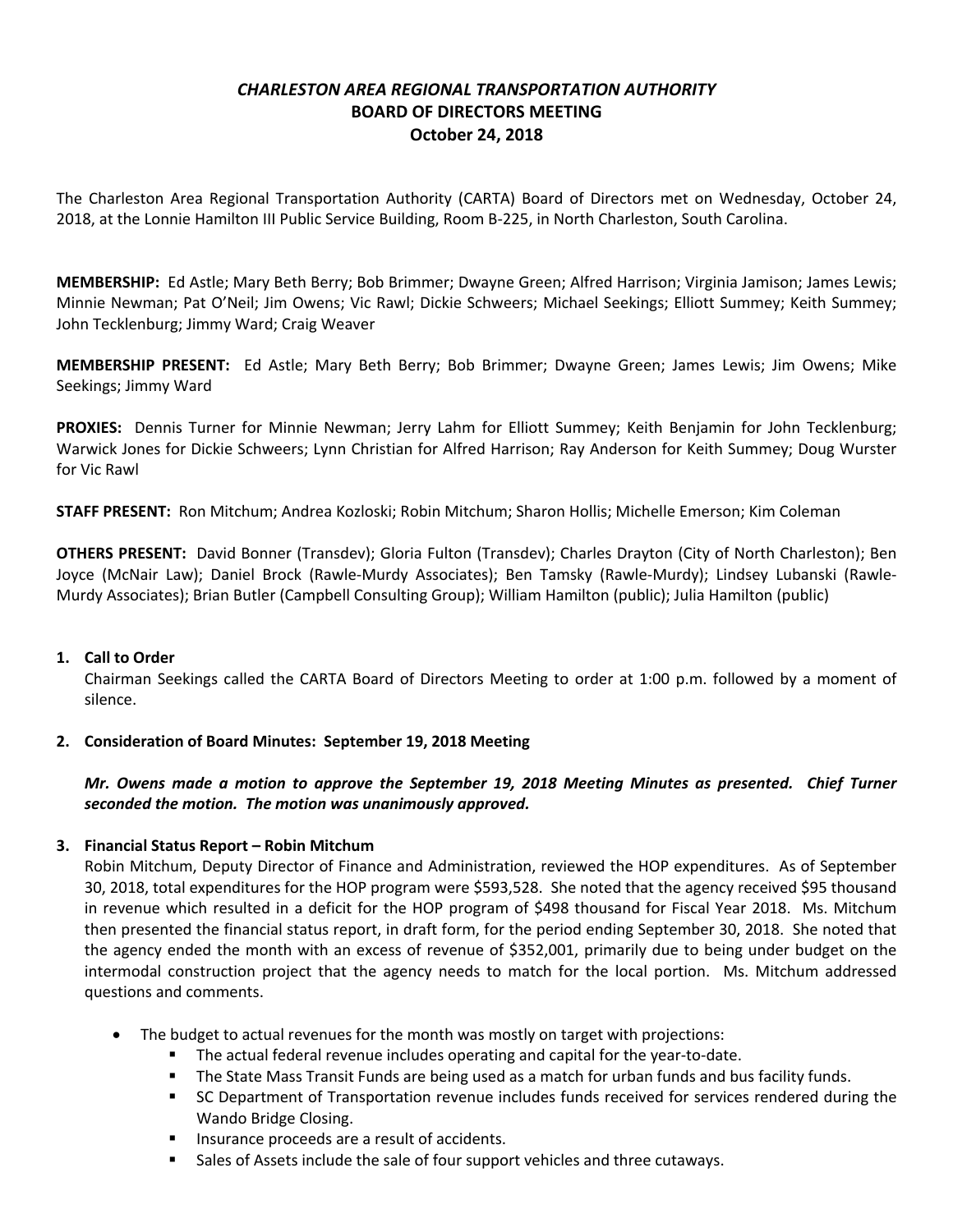- The budget to actual expenditures for the month was mostly on target with projections with the exception of the following items:
	- Printing includes costs of printing route maps, brochures and passes.
	- Marketing includes costs associated with promoting the transit system.
	- § Automotive costs include both parking expenses and mileage reimbursements to employees.
	- Accounting (Auditing) cost is the fees for the annual audit.
	- § Dues include the annual membership fee to the Charleston Metro Chamber of Commerce.
	- § Office Equipment Rental includes the quarterly postage meter rental fee and the cost of the portable toilet rental for the HOP lot.
	- § Office Equipment Maintenance (OEM) includes the maintenance renewal of Swiftly Transit Time Software and Cradlepoint software in addition to other IT support.
	- Rent includes the Rivers Avenue Park-N-Ride lot, Ashley Phosphate Park-N-Ride lot, Leeds Avenue lot lease from SCE&G, SC Works Trident lease space and document storage.
	- Money Counting is the cost of the armored guard service, GARDA, to pick-up and transport cash deposits to the bank.
	- § Professional Services include legal fees, payroll processing system fees and the cost of the security guard for the HOP lot.
	- Contract Services (IGA & Management) is the extensive services provided to CARTA.
	- Vehicle Maintenance is the cost to maintain the fleet.
	- Operating Fees & Licenses include credit card transaction fees, DMV fees, storm water fees and solid waste fees.
	- Insurance includes the cost of liability insurance provided by the Insurance Reserve Fund.
	- Bus Shelter Construction/Bench Installation is the cost to purchase and install shelters and benches.
	- Security cameras include the purchase of additional cameras at the Super Stop, Leeds Avenue and additional security cameras for rolling stock.
	- Depreciation includes the quarterly fiscal year 2018 depreciation expense.

The Board received the Financial Overview/Status Report as information.

### **4. Shelter/Bench Installation Project – Status Report – Andrea Kozloski**

Andrea Kozloski, Deputy Director of Operations and Support, presented the Shelter/Bench Installation Project Status Report. She noted that a Ribbon-Cutting Ceremony was held in the Town of James Island at Folly & Camp Roads which the Town of James Island fully funded. She also noted shelters were installed at Ashley Phosphate & Brandywine, Ashley Phosphate & Pepperidge and at Ashley Phosphate & Windsor Hill. She thanked Mr. Astle for his hard work on the project. Ms. Kozloski also discussed the bench installations at Dorchester Road & Leslie Street, Dorchester Road at the El Cheapo Gas Station. Also, an un-used shelter was moved to Highway 78 at the Roper Facility. Ms. Kozloski will provide the shelter/bench installation list to the Board of Directors. She addressed questions and comments. Mr. Mitchum then discussed the criteria and prioritization list for the installation project. He noted that the Route Advisory Committee needs to determine the exact criteria for prioritizing the installation project list. The Board received the Shelter/Bench Installation Project Status Report as information. Chairman Seekings recognized Mr. Astle's dedicated work on the project.

### **5. Regional Transit Framework Plan – Sharon Hollis**

Sharon Hollis, Principal Planner, presented an update on the Regional Transit Framework Plan (RTFP). She noted that the purpose of the RTFP is to identify and prioritize a high capacity transit network that will serve the needs of the Berkeley-Charleston-Dorchester region between now and 2040. Ms. Hollis explained that high capacity transit is transit modes that have more capacity than traditional buses. It could include commuter rail, light rail, bus rapid transit and express buses. High capacity transit services are not currently offered in South Carolina. Ms. Hollis reviewed the Regional Study Matrix, existing transit modes and the state of the current transit system. She also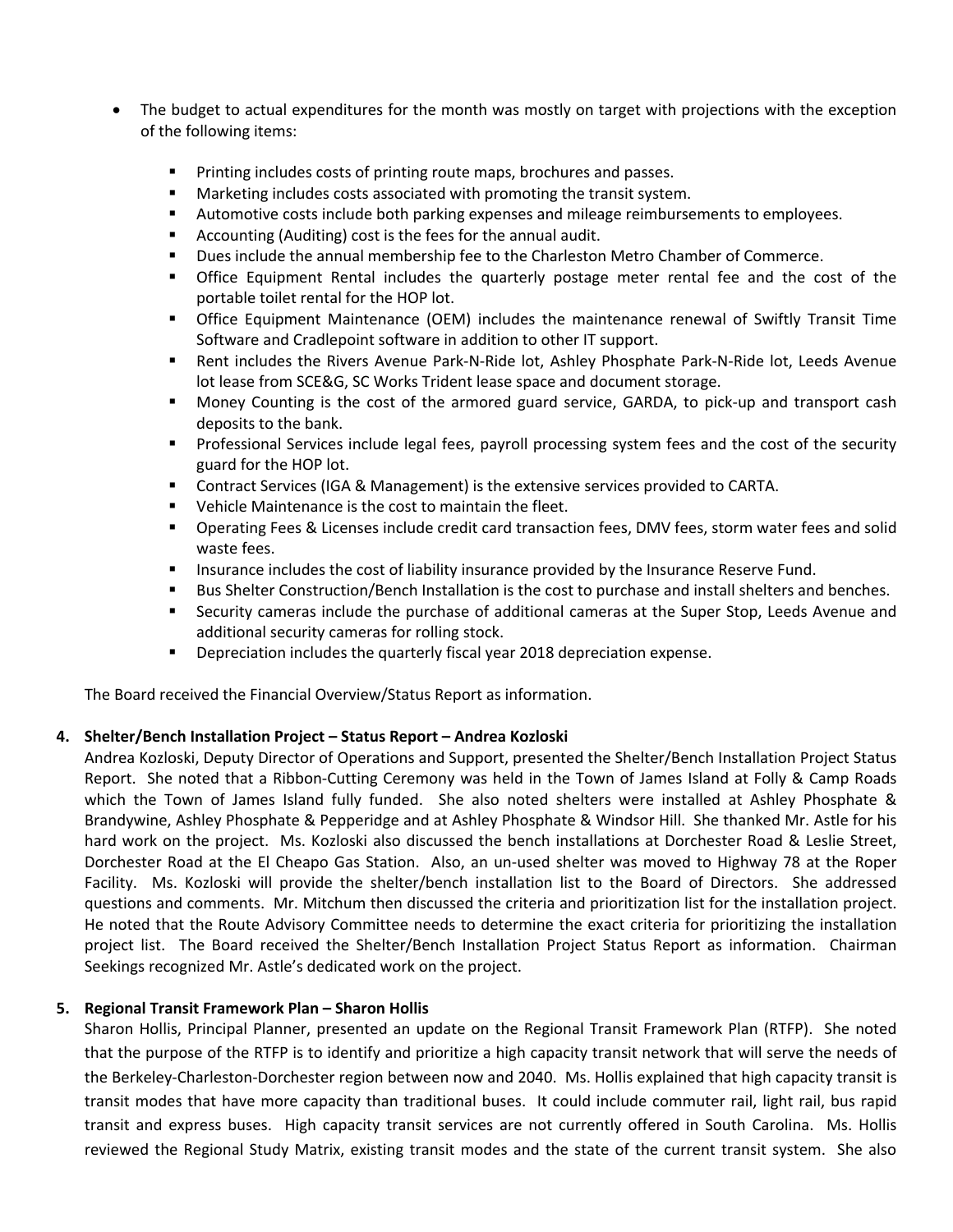shared the RTFP public input. Ms. Hollis presented the Vision Statement and discussed goals and objectives. She discussed ridership, local service planning and the funding gap. She reviewed the short-term, mid-term and longterm next steps and addressed questions and comments. Ms. Hollis will distribute the presentation to the Board. The Board received the Project Status Reports as information.

### **6. Marketing/Outreach Report – Daniel Brock**

Daniel Brock, with Rawle-Murdy Associates, presented the Marketing/Outreach Report. He updated the Board on Social Media engagements, link clicks and APP statistics. Mr. Brock also highlighted the recent "Roadeo" and discussed various media outreach throughout the month of September regarding Hurricane Florence, LowCountry Go, updated technology, electric bus funding and the Transit Riders Perceptions Survey. The "Roadeo" winners will be recognized at the next Board meeting and will compete in the upcoming State "Roadeo." He then turned the Marketing Update over to Michelle Emerson, Marketing & Communications Manager. Ms. Emerson explained the CARTA Adopt-A-Stop program and updated the Board on the LowGoTober Challenge. The final outcome of our region's first-ever commuter challenge, including number of participants, will be provided to you at the next meeting. The Board received the Marketing/Outreach Report as information.

### **7. Executive Director's Report**

Mr. Mitchum, Executive Director, highlighted the following matters:

• A member of Delegation has requested that the Board approve to declare the upcoming Election Day as "Fare-Free Day." If approved and CARTA offers free rides on November 6, 2018, it will cost approximately \$7 thousand in revenue for the day.

### *Mr. Brimmer made a motion to approve that Election Day (November 6, 2018) will be a fare-free for the fixed-route and Express buses. Mr. Owens seconded the motion. The motion was unanimously approved.*

- The BCDCOG has entered into a contract for Bus Rapid Transit with HDR Engineering, Inc.
- Park & Ride study findings will be presented at the next Board meeting.
- The Bus Wash System has been installed and is in place and working well.
- The agency is working with Proterra regarding charging stations and electric bus capabilities. A Letter of Intent to purchases 3 buses has been issued.
- AVL/ITS vendor reviews are underway and will be presented for Board approval at the next Board Meeting (which will include mobile ticketing and digital signage).
- Additional funding will be provided from the City of Charleston for the HOP service. Approval will be sought at the next CHATS Policy Committee meeting for use of CHATS guideshare funding for the HOP to avoid an operating deficit at CARTA. It is anticipated that approval of the use of CHATS funds will be contingent upon route continuation with increased sales tax funding in Fiscal Year 2020.
- Reports were distributed prior to the start of the meeting which included ridership summary statistics, the monthly performance snapshot, upcoming events and activities.

The Board received the Executive Director's report as information.

### **8. Other Business, If Any**

No further business was discussed.

### **9. Public Comments, If Any**

There was one public comment:

• William Hamilton, of Best Friends of Lowcountry Transit, thanked the Board Members on the progress of the bus shelters. He spoke about Affordable Housing and the BRT noting the importance of building diverse, sustainable communities with affordable housing near the routes and stations. Mr. Hamilton also noted that Best Friends of the Lowcountry Transit has talked to over 50 thousand people in the last 18 months regarding transit matters in the region and have found that people strongly support solid service.